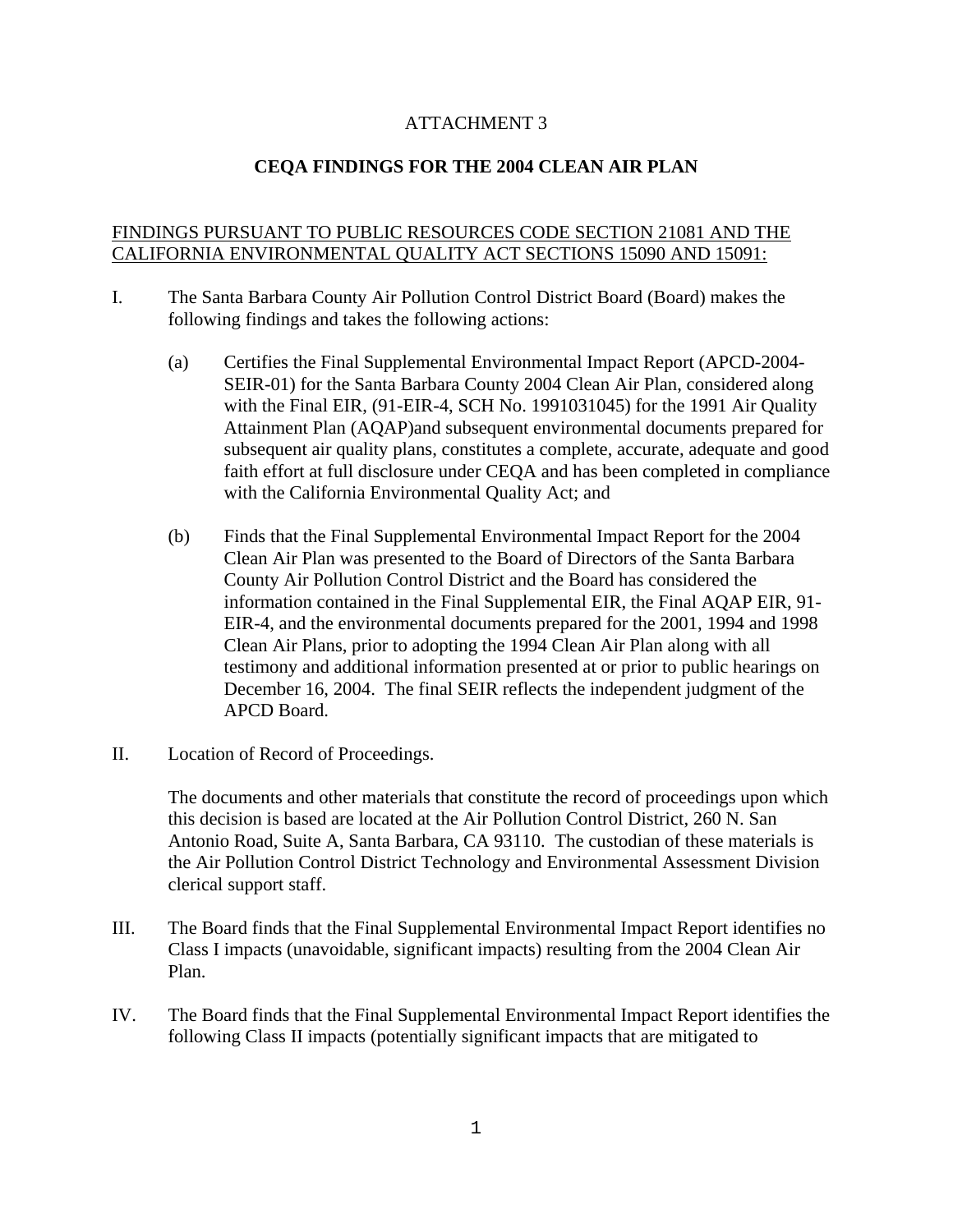insignificance by conditions of approval) resulting from the 2004 Clean Air Plan.

 1. Air Quality: Post combustion treatment processes that require the use of a catalyst (SCR and NSCR) can result in ammonia slip or excess release of heavy metals, such as vanadium pentoxide.

 *Mitigation: The operator will operate and maintain equipment to minimize any potential impacts, including following manufacturer's specifications. For any source proposing to use catalyst, the Authority to Construct conditions will minimize any potential impacts, including requiring compliance with manufacturer's specifications.*

 2. Water Resources: Ground and surface water could become contaminated by materials or waste products used by some emission control systems. Steam regeneration of carbon in vapor recovery systems creates contaminated waste water. Aqueous ammonia used in post combustion treatment is miscible in water, making cleanup difficult in the event of a spill affecting water resources. In the event of a release of ammonia or a spill the water will become more alkaline. This effect would be dissipated within a period of days leaving no sign of longterm impact on either the surface or ground water resources. Ammonia reaching sea water would have no significant effect since sea water has an excellent buffering capacity.

 *Mitigation: Wastewater, or other emission control system waste streams, should be treated to meet discharge standards or handled as a hazardous material. Generation of hazardous wastes shall be minimized. For any source proposing to use control systems involving waste streams, the operator shall be subject to the regulations of relevant jurisdictions.* 

 3. Biological Resources: Compliance methods which adversely impact human health or water resources will also impact biological resources. This correlates to impacts in air quality, water resources, noise/nuisance, risk of upset, and hazardous waste.

 *Mitigation: See respective issue areas.*

 4. Noise/Nuisance: Some emission control systems may require the use of noise emitting equipment such as fans, pumps, or compressors. Nighttime glare from flares used to destroy vapor recovery residuals can be a visual impact.

 *Mitigation: Wherever appropriate, noise can be mitigated by placement of equipment and the use of sound attenuating enclosures or barriers and operating time restrictions if necessary. Planned flaring within view-sheds must be*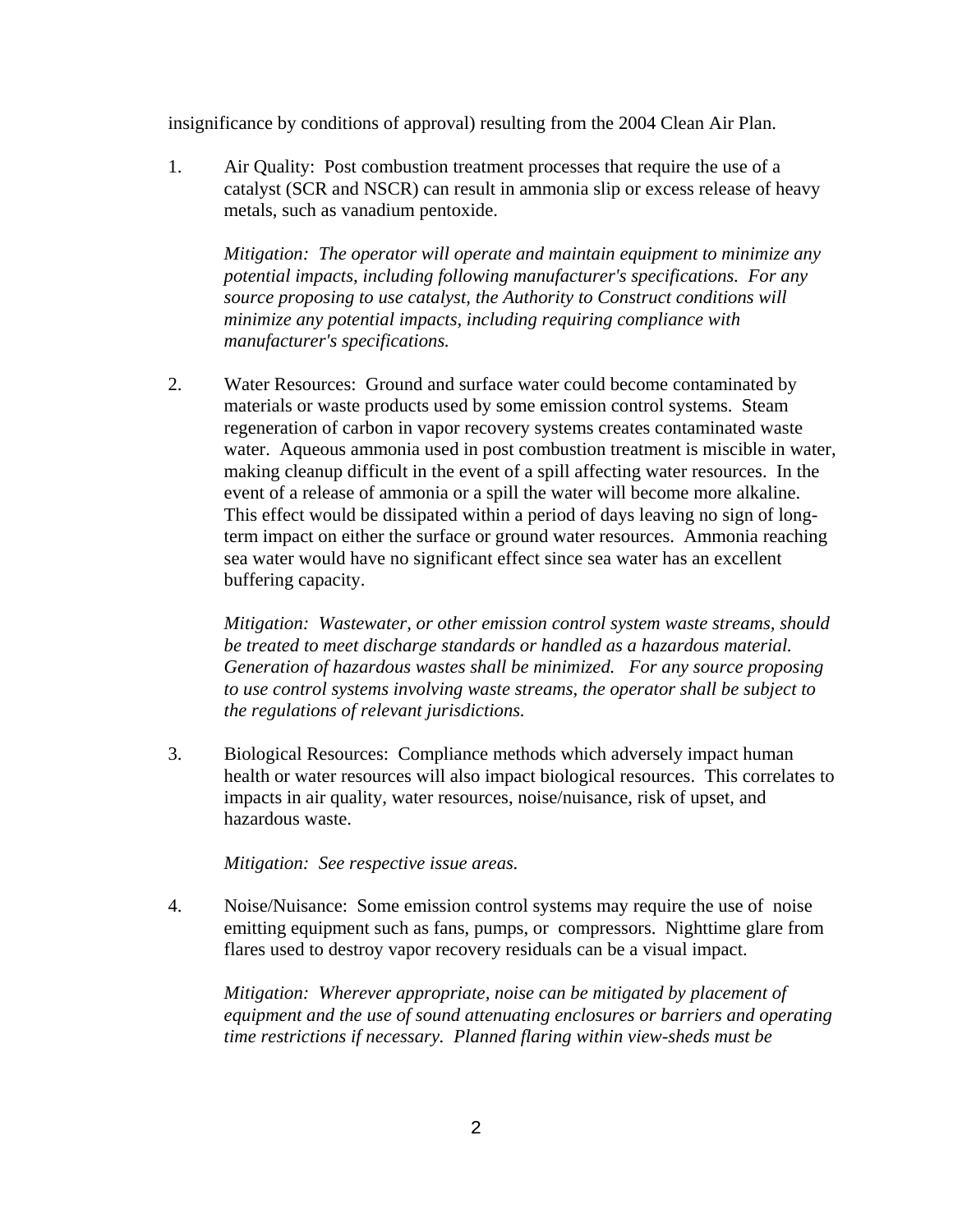*restricted to daylight hours only, or require the use of enclosed flares in areas where night-time glare is objectionable. For any source proposing to use noise or glare emitting control systems, the operator shall be subject to the regulations of relevant jurisdictions.* 

 5. Risk of Upset: The collection of hydrocarbon vapors, saturated adsorption carbon, electrostatic sprayers, and lead-acid batteries creates a hazard of fire and explosion.

 *Mitigation: Safe handling, operating, transportation, and disposal procedures shall be implemented. Waste minimization shall be practiced. For any source proposing to use control systems involving explosives or flammables, the operator also shall be subject to the regulations of relevant jurisdictions.* 

 6. Hazardous Materials: Some compliance methods will generate hazardous waste materials such as used carbon adsorption canisters, SCR & NSCR catalyst, and lead acid batteries.

 *Mitigation: Proper handling, transportation, and disposal of hazardous materials shall be required. Waste minimization practices, such as regeneration, recycling, and incineration, shall be required. For any source proposing to use control systems involving hazardous waste, the operator also shall be subject to the regulations of relevant jurisdictions.* 

V. The Board finds that the identified project alternatives are not feasible.

 The Final SEIR prepared for the 2004 Clean Air Plan, evaluated the required No Project Alternative and an alternative requiring the APCD to encourage the use of less environmentally harmful compliance methods where feasible. These alternatives are infeasible for the following reasons:

1. The No Project Alternative:

 The No Project Alternative consists of not adopting the 2004 Clean Air Plan. If the 2004 CAP is not adopted, the 2001 CAP would continue to be in effect. Submittal of any other previously prepared plan would also not meet with ARB approval and would not meet the objectives of the project. Therefore, the No Project Alternative is not viable because it does not meet the goals of the project, which is to attain and maintain air quality standards.

2. The Environmentally Sensitive Alternative:

The control measures in the 2004 CAP and previous air quality attainment plans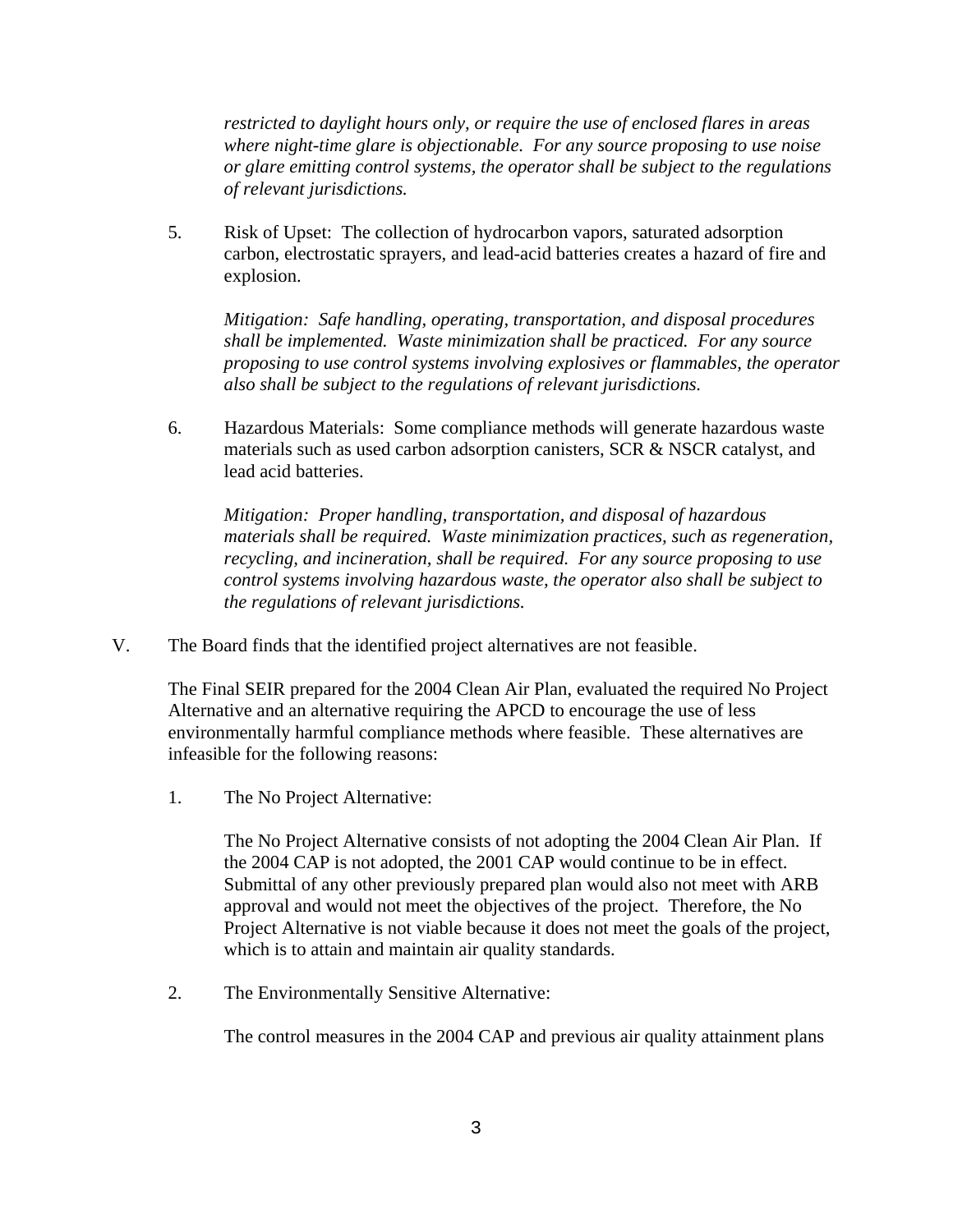do not specify the compliance methods that must be used to achieve the specified emission limits. As discussed in the 1991 AQAP EIR, subsequent environmental documents and this supplemental EIR, certain compliance methods may result in potentially significant adverse impacts to air quality, water resources, biological resources, hazardous waste disposal and risk of upset. Mitigation measures to reduce these adverse impacts to insignificant levels consist of notification of the various local, state and federal agencies with jurisdiction over these issues. However, these impacts could be avoided if compliance methods approved by the APCD for use by an operator were examined to select those with the least crossmedia environmental impacts. Adopting the Environmentally Sensitive Alternative is not feasible because there may be no available technology that meets the requirements or it may be too cost prohibitive. Therefore, this is not considered a viable option, although it may be the environmentally superior alternative.

VI. The Board hereby adopts the Mitigation Monitoring Plan presented in Appendix C of the final SEIR pursuant to Public Resources Code Section 21081.6.

 Public Resources Code, Section 21081.6 establishes the requirement for implementing a "reporting or monitoring program" for CEQA approved projects that require mitigation measures to avoid significant environmental impacts. The 2004 CAP SEIR identifies potentially significant environmental impacts, therefore a Mitigation Monitoring Plan is adopted as follows:

- 1. Air Quality impact mitigations shall be the monitoring responsibility of the APCD during the APCD permit and compliance process.
- 2. Water Quality impact mitigations are the monitoring responsibility of the County Environmental Health Services, the local sanitary districts, the Regional Water Quality Control Board, State Fish and Game, U.S. EPA (for OCS or federal lands) and the U.S. Minerals Management Service. The APCD shall be responsible for notifying these agencies during the APCD permit and compliance process.
- 3. Biological Resources impact mitigations are the responsibility of the State Department of Fish and Game and the U.S. Minerals Management Service (on federal lands and OCS). The APCD shall be responsible for notifying these agencies during the APCD permit and compliance process.
- 4. Noise/Nuisance impact mitigations are the responsibility of California Occupational Safety and Health Administration (OSHA), and the U.S. Minerals Management Service (for OCS). The APCD shall be responsible for notifying these agencies during the APCD permit and compliance process.